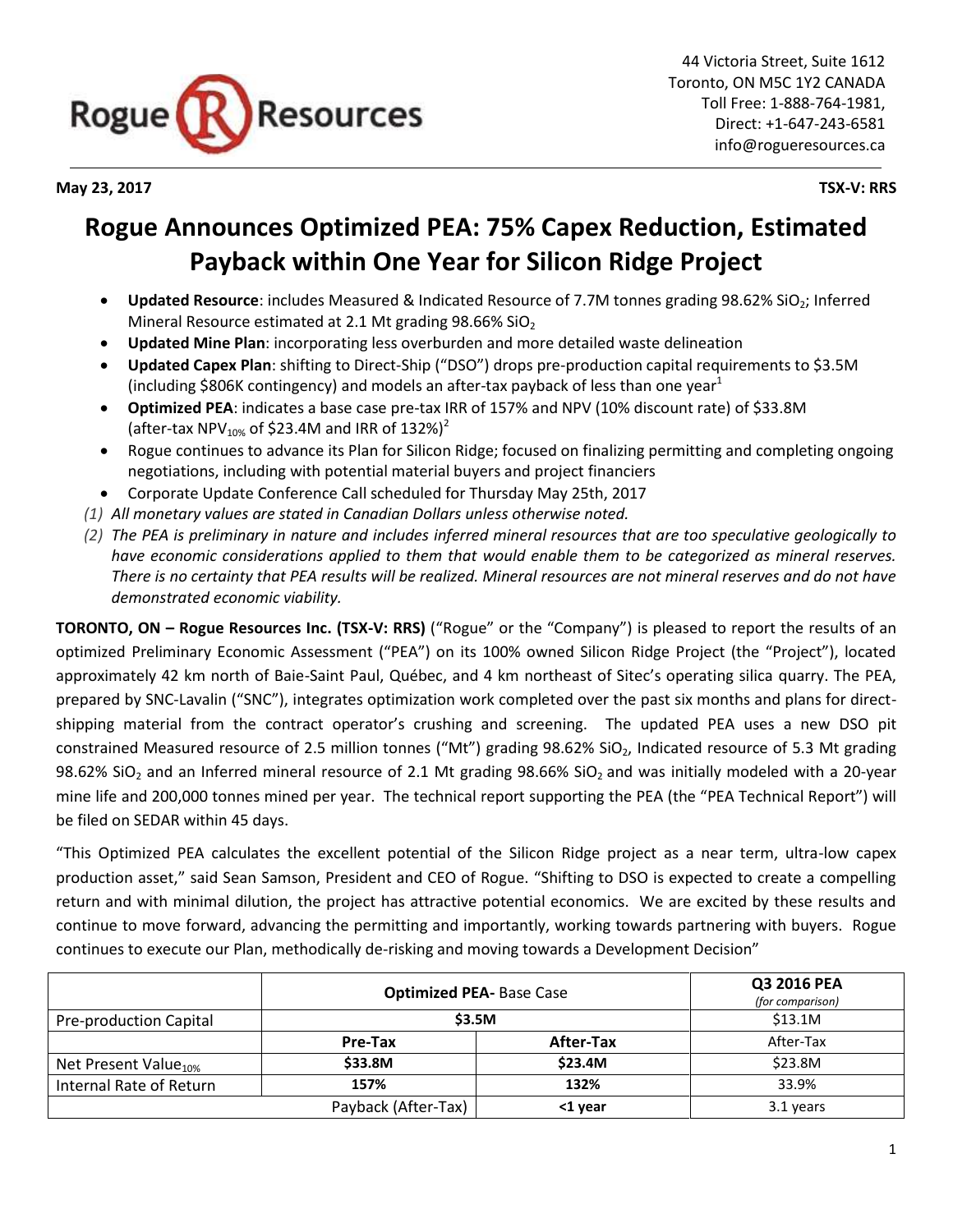| <b>Production Highlights</b>                               |           |               |  |  |  |
|------------------------------------------------------------|-----------|---------------|--|--|--|
| Total Resource Mined, from South West and North East Zones | 4,000,000 | Tonnes        |  |  |  |
| <b>Mining Rate</b>                                         | 200,000   | tonnes / year |  |  |  |
| <b>Modeled Operating Life</b>                              | 20        | Years         |  |  |  |
| Total Saleable Product (across all end use products)       | 3,420,000 | tonnes sold   |  |  |  |
| Average Stripping Ratio                                    | 2.0:1     |               |  |  |  |

| <b>Economic Model Highlights</b>                                           |                       |  |  |  |
|----------------------------------------------------------------------------|-----------------------|--|--|--|
| Pre-production Capital Costs Including Directs, Indirects and Contingency  | \$3.5M                |  |  |  |
| Total Life of Mine Revenue                                                 | \$171M                |  |  |  |
| Blended Average Revenue of Quartzite Sold ("Commodity" only- see below)    | \$50 / tonne sold     |  |  |  |
| Total Operating Costs Over Life of Mine                                    | \$89M                 |  |  |  |
| Average Total Operating Cost (mining + processing + owners cost + royalty) | $$26.02$ / tonne sold |  |  |  |
| <b>Operating Profit</b>                                                    | <b>\$82M</b>          |  |  |  |
| Free Cash Flow (Pre-Tax)                                                   | \$78.3M               |  |  |  |
| Free Cash Flow (After-Tax)                                                 | \$51.8M               |  |  |  |

## **Resource Summary**

The mineral resource estimate, upon which the PEA is based, includes a pit constrained measured resource of 2.5 Mt grading 98.62% SiO<sub>2</sub>, indicated resource of 5.3 Mt grading 98.62% SiO<sub>2</sub> and an inferred resource of 2.1 Mt grading 98.66% SiO<sub>2</sub>. The resource estimate includes resources from three zones referred to as the South West, Centre North and North East zones. A significant portion of the estimate is derived from the South West Zone. All zones are open along strike and down dip and have potential for expansion.

## **Highlights of the Optimization**

Between the Q3 2016 PEA and this updated PEA, Rogue has refined the in-pit resource, including improved definition of the internal waste zones, reduction of the overburden cover on the South West Zone and reduced capital expenditure requirement by over 70% reflecting the transition from full processing on site, to focusing on a DSO model.

Reduction of the overburden covering the South West pit that was inferred by the ground penetrating radar survey and verified by the identification of quartzite outcrops resulted in the removal of 222 m3 of overburden from the estimate on the South West Zone (see press release dated January 5, 2017). This reduction represents a potential savings of approximately \$1.3 million over the life of the project.

The shift to a DSO model, resulted in the elimination of the onsite processing facility and power line and reduced the estimated CAPEX costs from \$13.1 million to \$3.5 million. This represents a reduced amount of pre-development work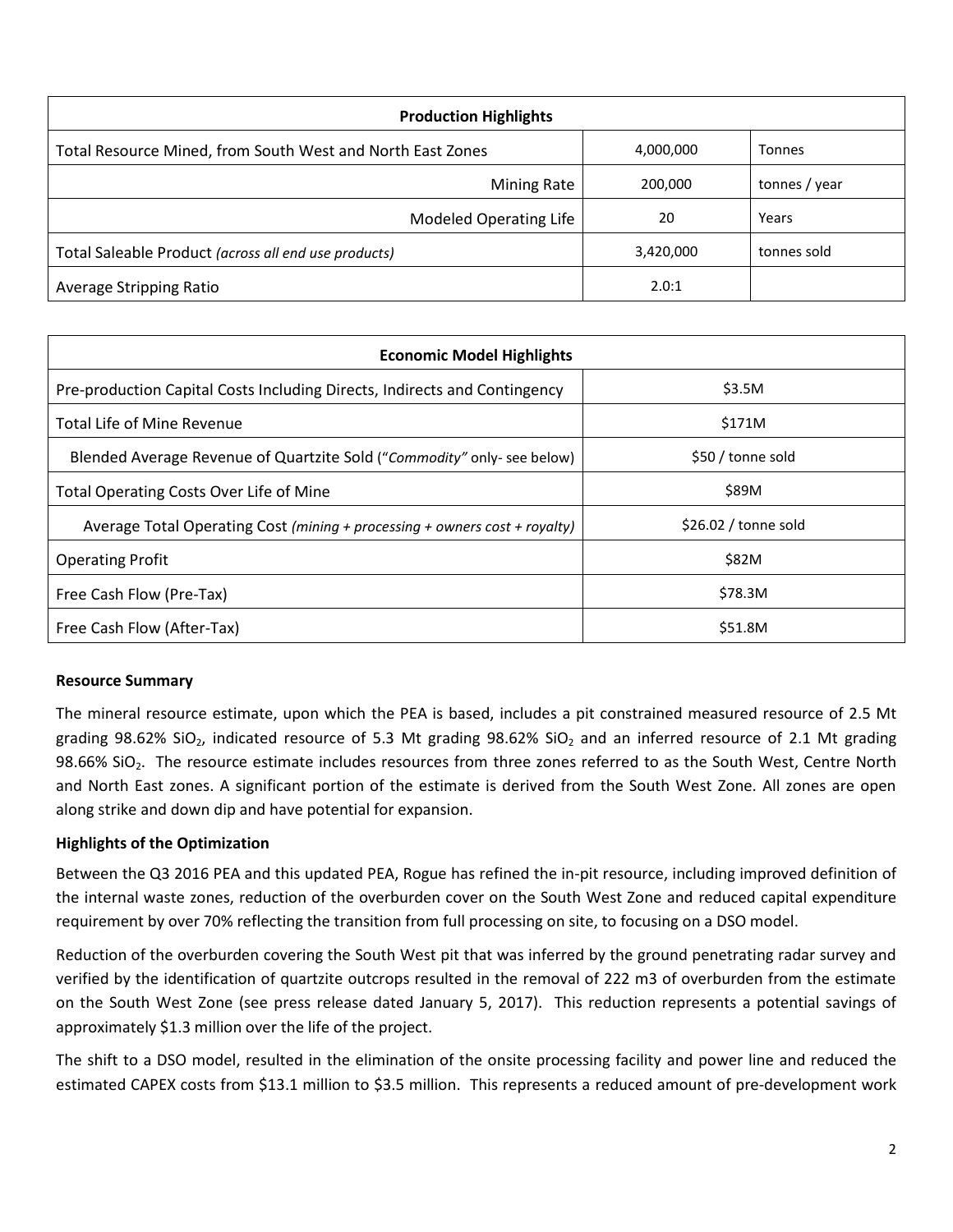required and simplifies the process for generating salable products. It should be noted that if customers are developed for higher value materials that off-site processing options will be considered by the Company as markets are developed.

## **End use markets-** *Commodity* **and** *Specialized*

In its analysis, released on April 25 and July 13, 2016, Dorfner ANZAPLAN identified a number of potential end uses for the product from the Silicon Ridge deposit (see summary of the April 2016 metallurgical report, available on www.rogueresources.com). Rogue has targeted two broad groups of markets: "*Commodity*" and "*Specialized*".

The *Commodity* group will be direct-shipped from Silicon Ridge as lump product, after selective quarrying (led by the onsite Rogue team), primary crushing and screening by the Contract Operator of the quarry to a size as required to meet the specification for ferrosilicon and metallurgical grade silicon producers (averages between 20mm to 120mm). Samples of this material prepared by Dorfner ANZAPLAN, after a primary crush and screen, has already been tested by both ferrosilicon and silicon metal producers.

The *Specialized* group will require secondary processing (now not included as part of the direct-ship model planned for Silicon Ridge), which the Company will look to arrange offsite with a partner. This material will target: quartz countertops, specialty glasses, specialty coatings, engineered stone, silicon carbide, fused silica and sodium/ potassium silicate.

It is anticipated that the *Commodity* group will be higher volume and lower priced than the *Specialized group*, which will represent less volume but garners a higher price for the material. This PEA draws on pricing for only the Commodity group, using a volume mix and target prices for both ferrosilicon and metallurgical grade silicon producers. Sales into the *Specialized* markets would represent upside to the Base Case and sales of material currently counted as waste.

The Company is in discussions with end use buyers from across both the *Commodity* and *Specialized* groups, partner processors with whom Rogue could further process the material with a secondary crush and screen of its material and distributors with relationships across various *Specialized* markets.

| LCONONING IVIOQUI JUNISIGIVIGUS (QIGUI GAA) |                       |      |  |
|---------------------------------------------|-----------------------|------|--|
|                                             | $\mathsf{NPV}_{10\%}$ | IRR  |  |
| <b>Base Case</b>                            | \$23.4M               | 132% |  |
|                                             |                       |      |  |

**Economic Model Sensitivities (after-tax)**

|                                        | <b>Base Case</b> | <b>Worse</b>  |            | <b>Better</b> |            |
|----------------------------------------|------------------|---------------|------------|---------------|------------|
| <b>Key Driver:</b>                     |                  | $NPV10%$      | <b>IRR</b> | $NPV10%$      | <b>IRR</b> |
| <b>Pre-production Capital</b>          | \$3.5M           | \$4.5M        |            | \$2.5M        |            |
|                                        |                  | \$22.4M       | 96%        | \$24.4M       | 207%       |
| Blended Average Revenue per Tonne Sold | \$50             | \$40          |            | \$60          |            |
|                                        |                  | \$13.4M       | 62%        | \$32.8M       | 265%       |
| <b>Average Total Operating Cost</b>    | \$26             | $+20%$        |            | $-20%$        |            |
|                                        |                  | \$18.4M       | 85%        | \$28.1M       | 212%       |
| Discount Rate                          | 10%              | NPV using 15% |            | NPV using 5%  |            |
|                                        |                  | \$17.3 M      |            | \$33.6M       |            |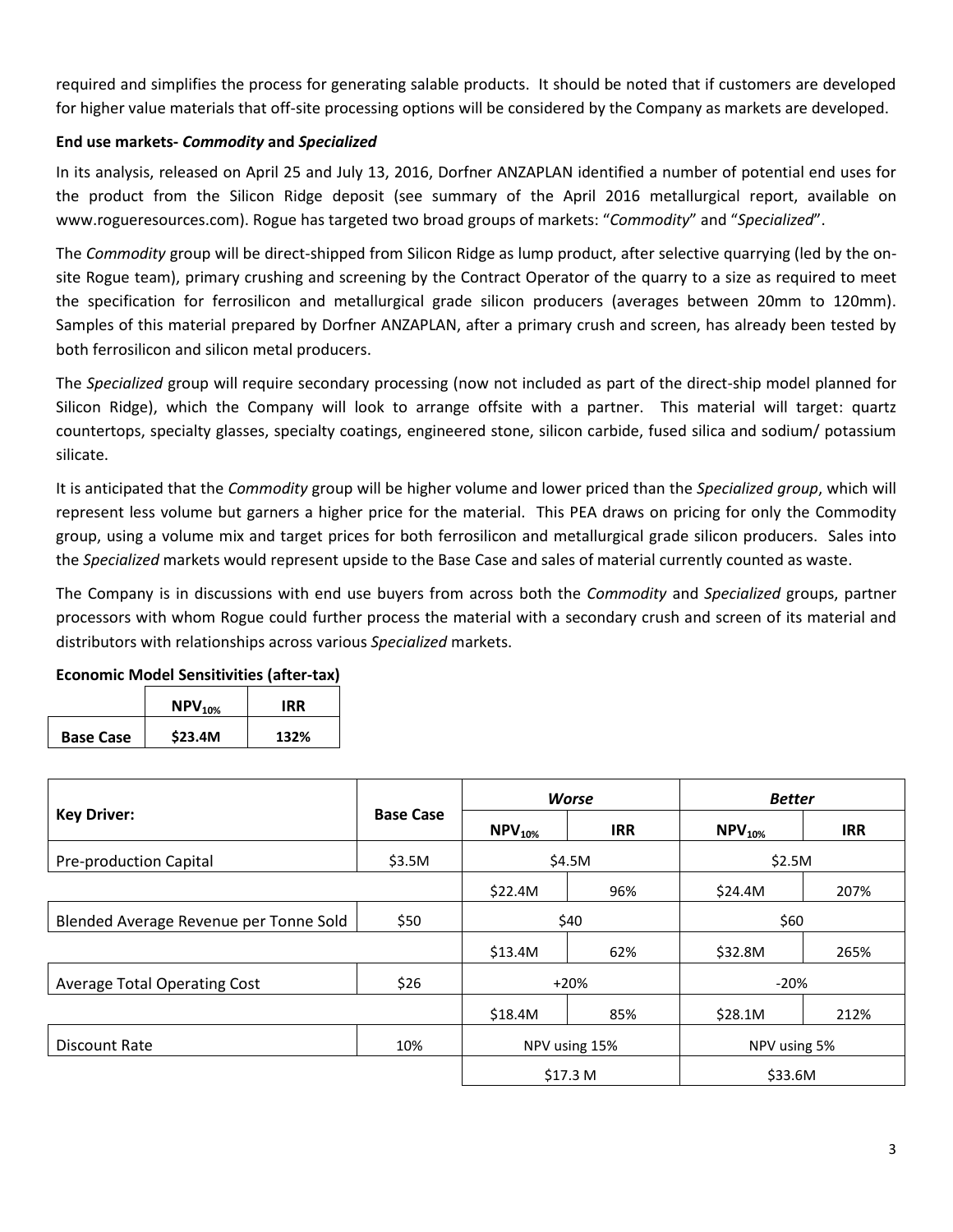

### **Corporate Update Conference Call**

Rogue is pleased to announce a conference call with management to discuss the Optimized PEA and progress on the 2017 Plan. Rogue CEO Sean Samson and VP, Technical Paul Davis will give a corporate update followed by a brief question and answer period. Interested investors should forward questions to questions@rogueresources.ca. The call is scheduled to take place on Thursday, May 25th at 12pm Eastern (9am Pacific, 6pm in Western Europe) and dial-in numbers to access the conference call as well as a corporate presentation will be provided on our webpage, www.rogueresources.ca, by 3pm Eastern on Wednesday, May 24th. A playback of the call will be available online.

### **About Rogue Resources Inc.**

Rogue is a mining company focused on generating positive cash flow. Not tied to any metal, it looks at rock value and good grade deposits that can withstand all stages of the metal price cycle. The current focus is Quebec's Silicon Ridge Project. For more information visit [www.rogueresources.ca.](http://www.rogueresources.ca/)

#### **About SNC-Lavalin**

Founded in 1911, SNC-Lavalin is one of the leading engineering and construction groups in the world and a major player in the ownership of infrastructure. SNC- Lavalin provides engineering, procurement construction, completions and commissioning services together with a range of sustaining capital services to clients in four industry sectors, oil and gas, mining and metallurgy, infrastructure and power. For more information visit [www.snclavalin.com](http://www.snclavalin.com/)